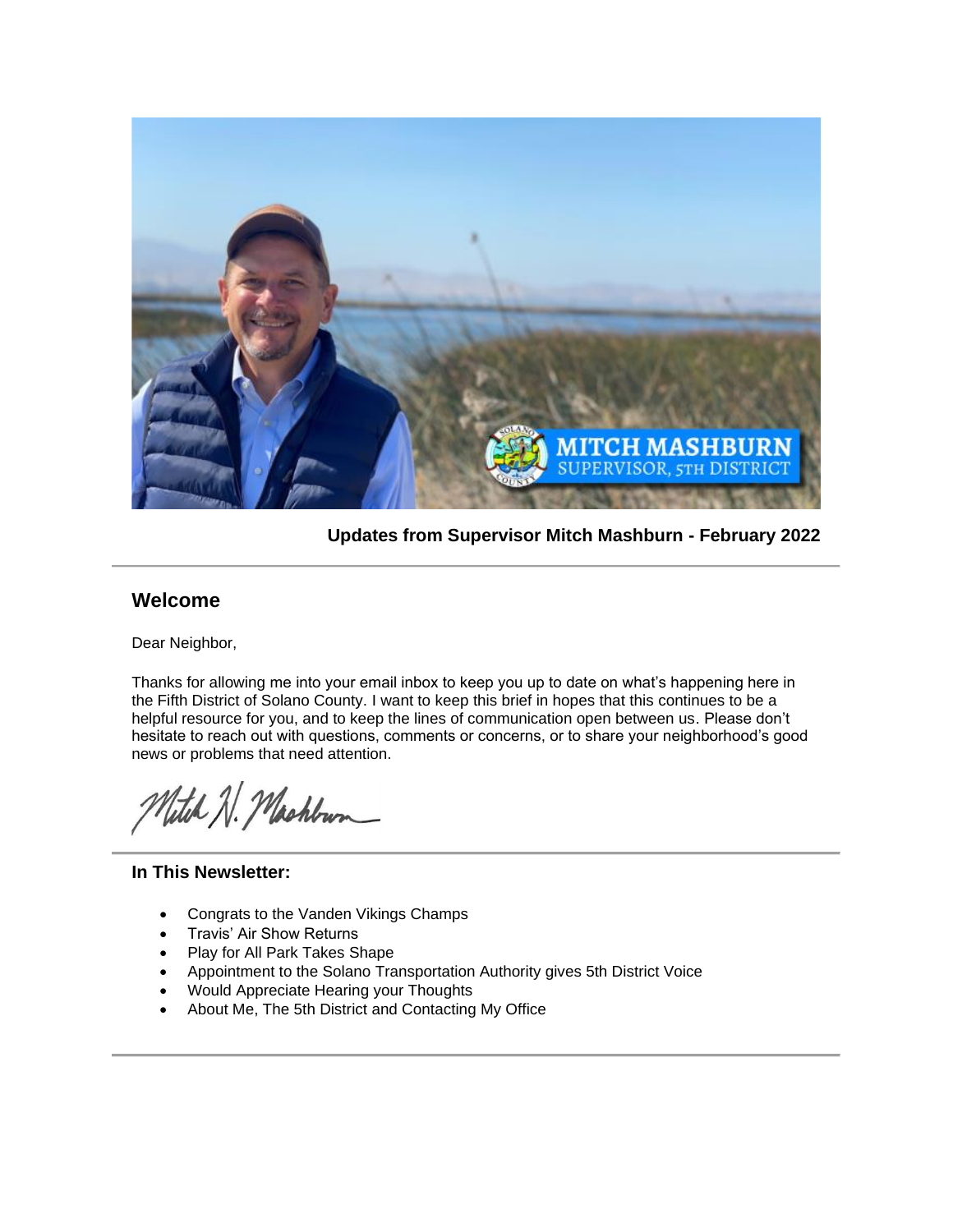

## **State Champ Vanden Vikings Receive Resolutions, Parade**

The State Champion Vanden Vikings football team joined me last month in the Board of Supervisors Chambers as we presented these scholar-athletes and their coaches with individual proclamations recognizing their victory in the California Interscholastic Federation Division 3-AA State Championship Game, and a resolution for the school acknowledging the school's first state championship team in the school's history.

The team's path to victory was challenging on many levels, as they overcame one adversity after another with grace and dedication. Not only did they practice, study and play in the middle of the pandemic, they honored the memory of three of their own this year – mourning the loss of their teammate Daniel Hughes last Easter, and the losses of coaches Michael Belk and Dan Gardner prior to the Spring Season.

The community gathered for a parade on January 29<sup>th</sup> surrounding the school and these young people with their support, and I had the honor of driving several of the students in my truck! These kids and their families make significant time and financial sacrifices to train and participate in these games, but the results are well worth it – the development of well-rounded, disciplined adults who learn to be gracious both in victory and defeat.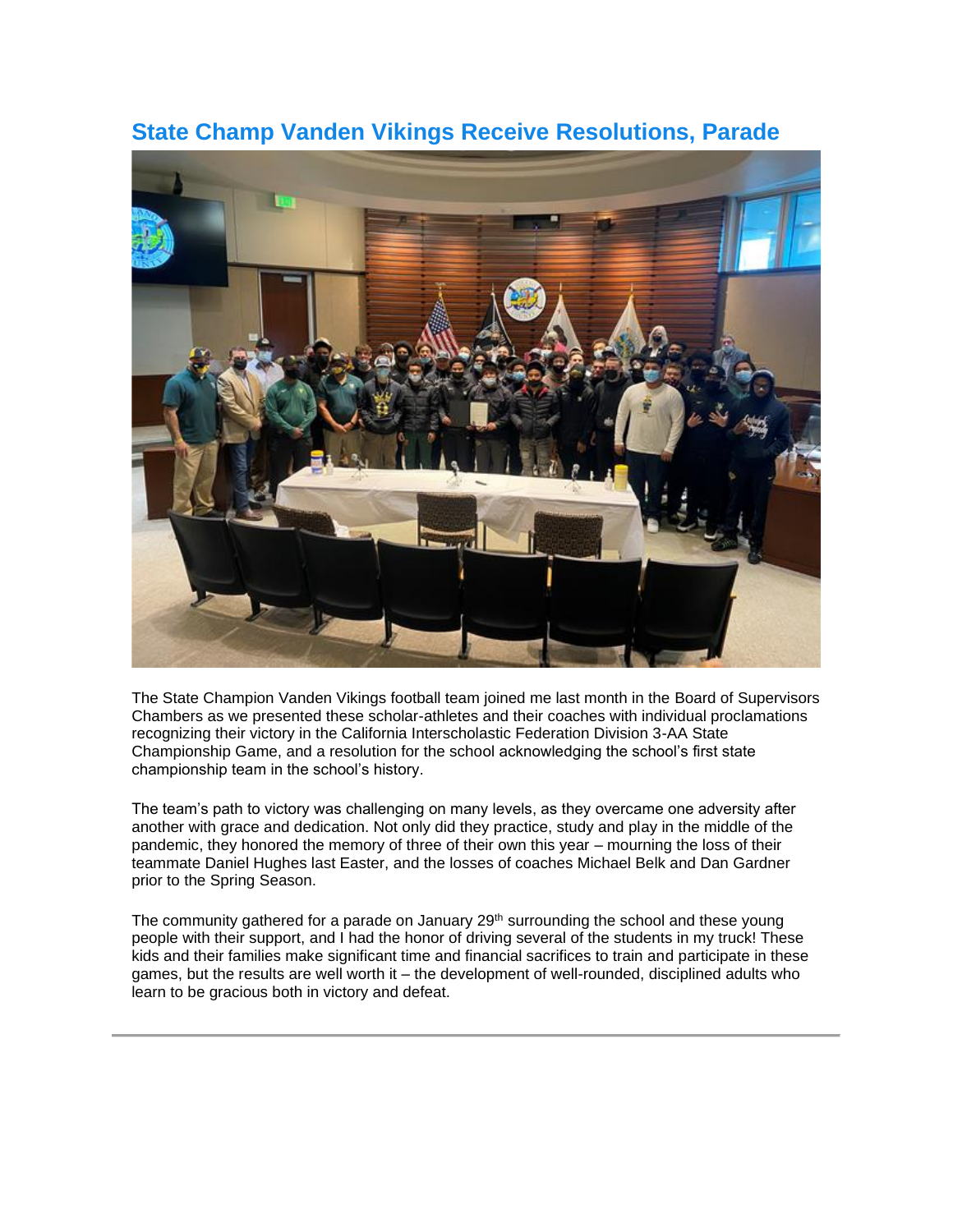# **Travis' Air Show Returns**



The excitement of getting up close to all models of current and historical military aircraft as we celebrate the Sound of Freedom and the men and women of Team Travis takes place again this year at Travis Air Force Base on Saturday and Sunday, May 14 and 15. Mark you calendars now, and look for more information in my next newsletter.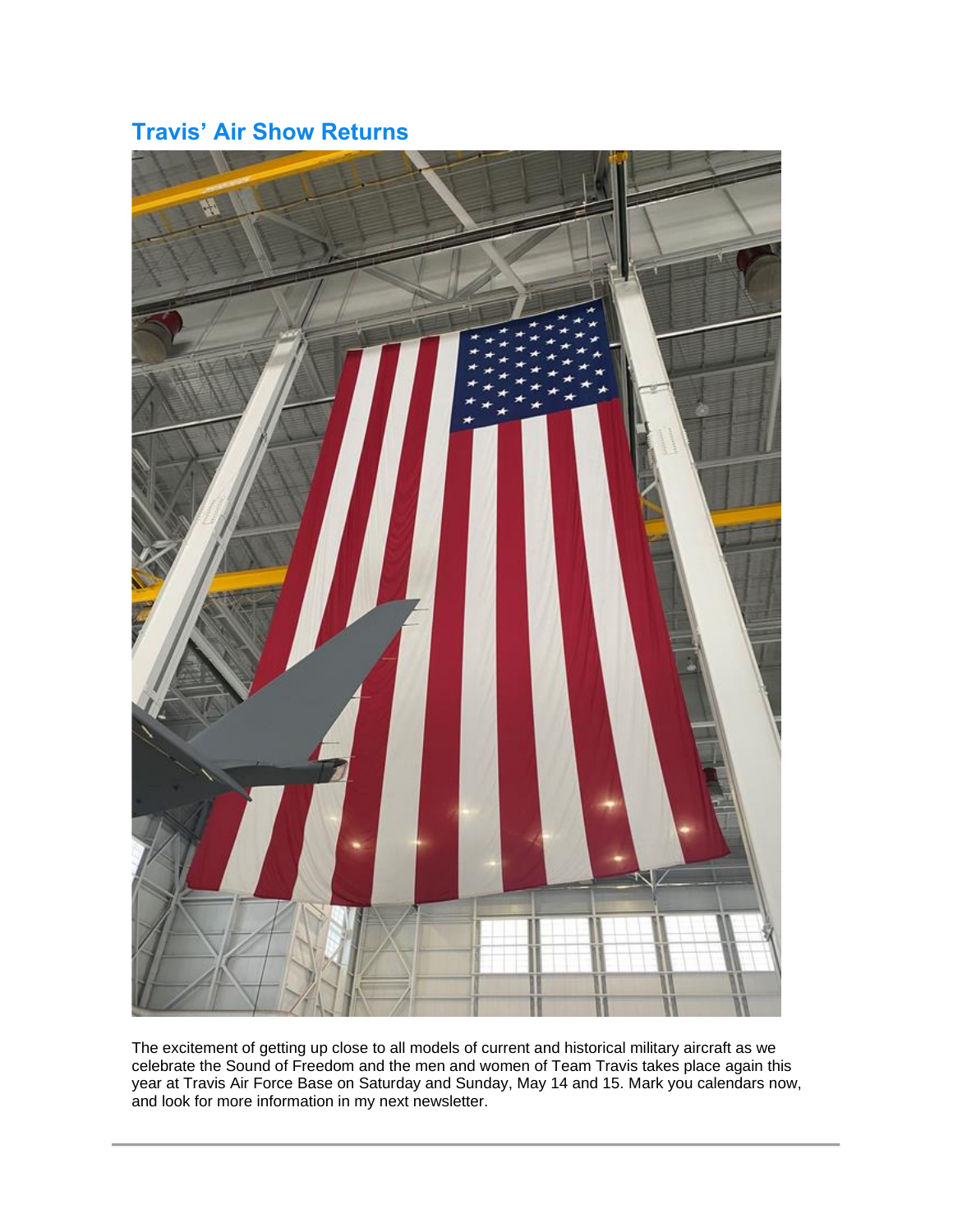## **Play for All Park Takes Shape**



Kids of all abilities will soon be able to join their families and friends at the Play for All Park near the intersection of Leisure Town Road and Elmira Road in Vacaville. The brainchild of local civil engineer Tom Phillippi backed by his fellow Rotarians, Play for All Park is exactly that – a park that features play areas that allow children of all needs to have a safe and engaging place to have fun.

From a low-to-the-ground zip line to wheelchairaccessible swings, an entire park safe for children on the autism spectrum and engaging features for the visually impaired, the park really is a safe haven for all. The park is coming to life thanks to financial participation from the City of Vacaville, corporate partners, small businesses and families, with a plan to keep the park going under city management in perpetuity.

More funding is needed for the park to finish taking form, with plenty of opportunities to donate time or money or both. The front entrance to the park will

even feature a brick pad with each brick available for purchase and personalization. Learn more about the park and how to participate by visiting [PLAY FOR ALL PARK in VACAVILLE.](https://gcc02.safelinks.protection.outlook.com/?url=https%3A%2F%2Furldefense.proofpoint.com%2Fv2%2Furl%3Fu%3Dhttps-3A__lnks.gd_l_eyJhbGciOiJIUzI1NiJ9.eyJidWxsZXRpbl9saW5rX2lkIjoxMDAsInVyaSI6ImJwMjpjbGljayIsImJ1bGxldGluX2lkIjoiMjAyMjAzMDEuNTQxNjc4NTEiLCJ1cmwiOiJodHRwOi8vd3d3LnBsYXk0YWxsdmFjYXZpbGxlLm9yZyJ9.zfO5XX4YQEapyv49WqUU-5FYGvIv3reJmI4UXjJZvpryI_s_1405136784_br_127309222101-2Dl%26d%3DDwMFAA%26c%3De71KFwQiz1Uq9SWN1ahPySYgwkr698SChpwjtuH1HMQ%26r%3DwtR8xVc_Xu1RIxHAOuNaerfc12IEbVF8BQeyJaHsy4k%26m%3DPIR1Kc4Br5-VG41Rmm_W_-eXrZ8Jn8LdOADdDzyGASo-wVLhEuRn17yC4GNNAgpX%26s%3DOABgruTq24ZgntxcMvjQ8pZ37IOxaLWnkx0aJvAPY0M%26e%3D&data=04%7C01%7C%7C15f1e3ac6a334f050cc508d9fb22f08d%7C5e7f20ace5f14f838c3bce44b8486421%7C0%7C0%7C637816949759265029%7CUnknown%7CTWFpbGZsb3d8eyJWIjoiMC4wLjAwMDAiLCJQIjoiV2luMzIiLCJBTiI6Ik1haWwiLCJXVCI6Mn0%3D%7C3000&sdata=Z0loqK2yJ2dhA4BZCe2qg5Ln7F6WbF6xkD2CycPwEB4%3D&reserved=0)

## **Appointment to the Solano Transportation Authority gives 5th District Voice**



From my time on the Vacaville City Council, I've taken a special interest in transportation issues to help Solano's growing communities address issues of traffic, safety, safe routes to schools, commuter opportunities and public transportation that meets the needs of our neighbors. In the annual reorganization of the Board of Supervisors, I was appointed to serve as the Board Alternate to the Solano Transportation Authority, where I'll be lobbying for projects we need right here in District 5.

I hope you'll let me know if there's something in our local transportation system you think needs work. You can email my office below, and I'll take a look at it.

Did you Know: The 5<sup>th</sup> District has 819 miles of roads – that's about a drive from here to Bend, Oregon and back again!